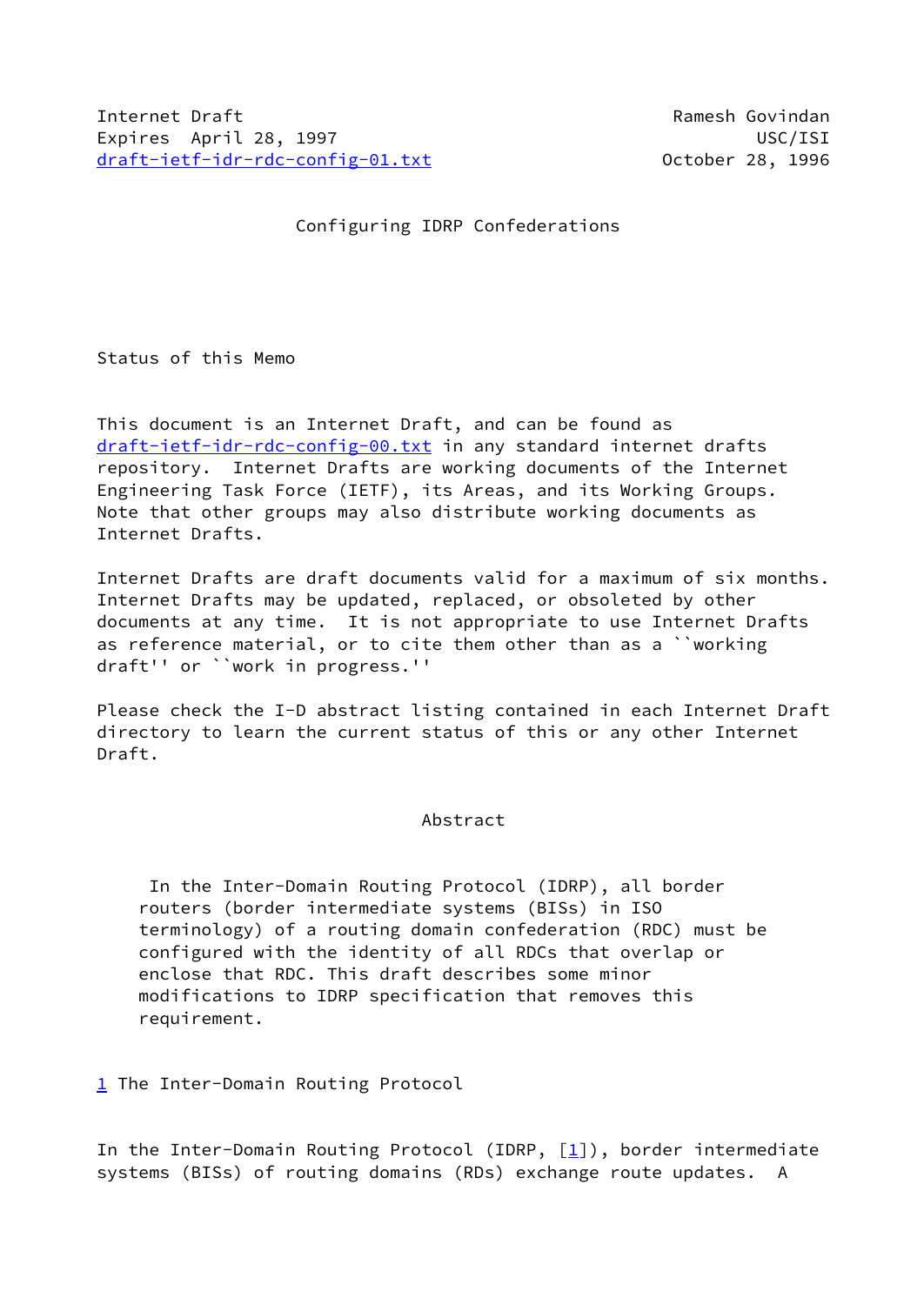Internet Draft Configuring IDRP Confederations October 28, 1996

route update advertises reachability to one or more address prefixes (Network Layer Reachability Information, or NLRI, in ISO terminology). Each IDRP route update also contains an RD\_PATH attribute; the RD\_PATH is a list of Routing Domain Identifiers (RDIs) of RDs traversed by a route update. The RD\_PATH is used to detect routing loops.

In a large internet, a routing update's RD\_PATH may contain a large number of RDIs. To allow shorter RD\_PATHs, two or more topologically adjacent RDs may be combined into a single IDRP Routing Domain Confederation (RDC). In turn, two or more topologically adjacent RDCs may be combined into a single, larger, RDC. RDCs may also overlap. An RD outside an RDC A sees only the A's RDI in RD\_PATHs of route updates from A; that is, RDIs of RDs completely enclosed by A are not visible outside A.

<span id="page-1-0"></span>[2](#page-1-0) RDC Configuration

Section 7.13.2 of  $\left[\underline{1}\right]$  specifies that a border router (or Border Intermediate System (BIS)) that participates in one or more RDCs must:

 be aware of the RDIs of all confederations of which it is a member, and it must know the partial order which prevails between these confederations: that is, it must know the nesting and overlap relationships between all confederations to which it belongs.

Such configuration is undesirable because changing an RDC's boundaries may require significant coordination between that RDC and all other RDCs that it contains or overlaps.

To understand the need for such configuration, we briefly describe RD\_PATH formation in IDRP (the interested reader is referred to Section 7.12.3 of  $\boxed{1}$  for details). When a routing update message enters an RDC, the RDC's BIS inserts an ``entry'' marker in the RD\_PATH. Thus, the RD\_PATH of a route update that has entered three RDCs A, B and C looks like this:

...Enter(A)....Enter(B)....Enter(C)....

The ellipses indicate RDIs of other RDs or RDCs traversed by the route.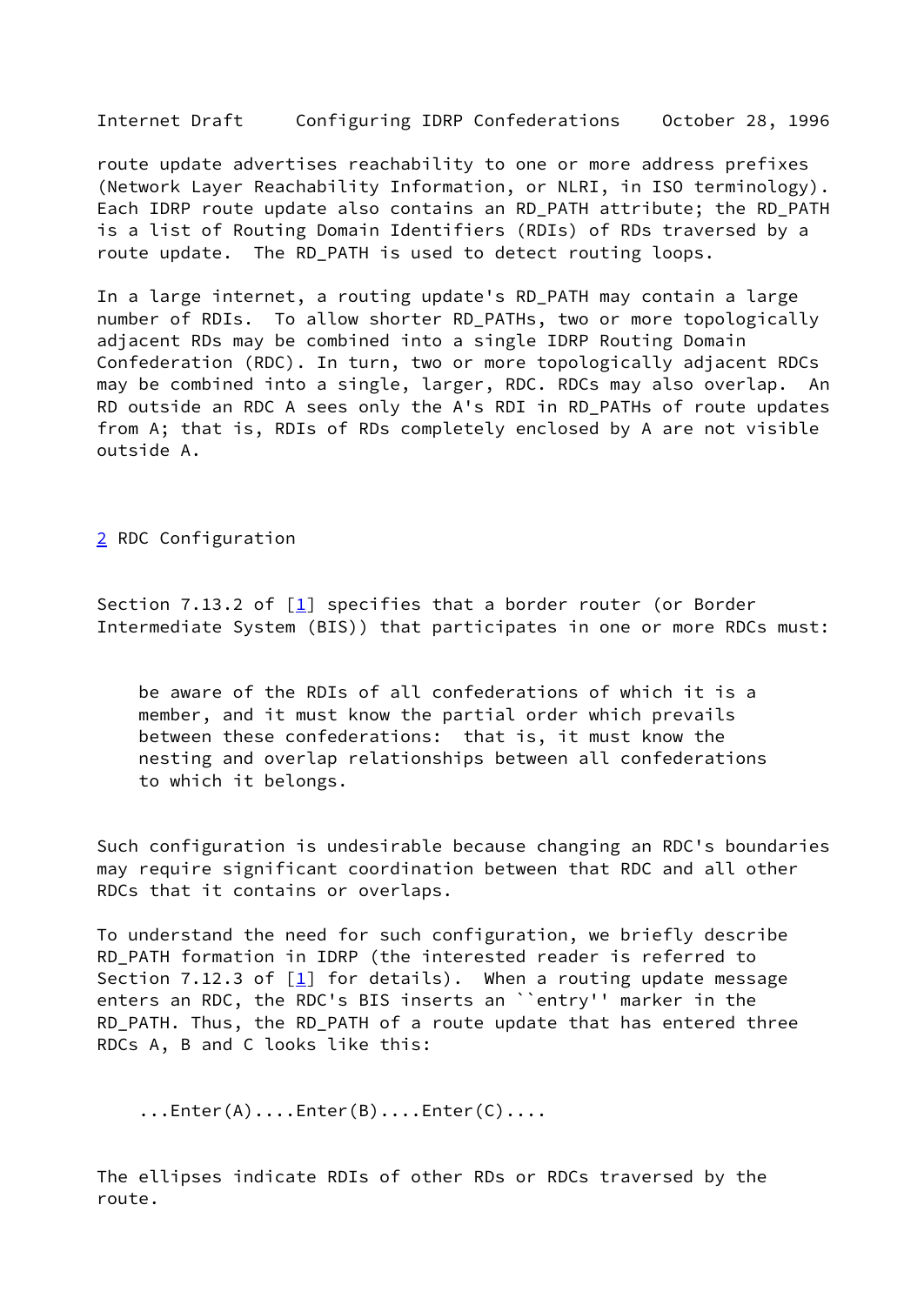When this route exits RDC B, B's BIS removes its ``entry'' marker and updates the RD\_PATH according to the rules described in Section 7.12.3

Ramesh Govindan Expires April 28, 1997 [Page 2]

Internet Draft Configuring IDRP Confederations October 28, 1996



Figure 1: Suppose a route's RD\_PATH contains an ``entry'' marker for RD B followed by an ``entry'' marker for RD C. If the route exits B before exiting C, C must overlap B.

of  $[1]$  $[1]$ . These rules depend on the nesting or overlap relationship between B and all RDCs whose ``entry'' markers are listed in the RD\_PATH. As we show below, B cannot determine these relatioships from the RD\_PATH alone. For this reason,  $[1]$  $[1]$  specifies the configuration rule described above.

By simple examination of the RD\_PATH, B's BIS can unambiguously assert that RDC C overlaps RDC B. Indeed, all ``entry'' markers in the RD\_PATH to the ``right'' of B's ``entry'' marker correspond to RDCs that overlap with B (Figure 1).

However, without configured information, B's BIS cannot unambiguously determine whether RDC A overlaps or contains RDC B. Indeed, any ``entry'' marker in the RD\_PATH to the ``left'' of B's ``entry'' marker may correspond to an RDC that either overlaps with, or completely contains, B (Figure 2).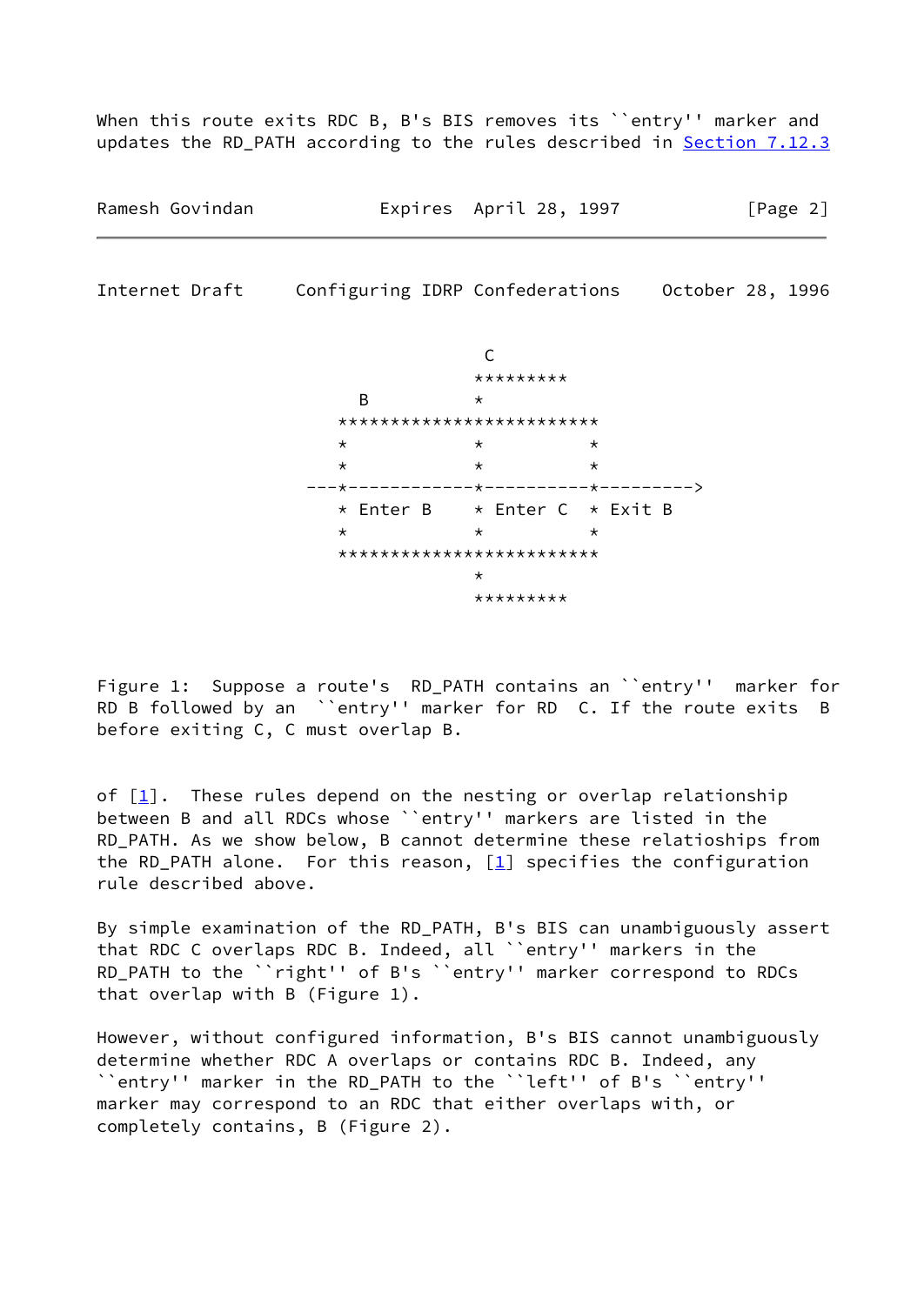<span id="page-3-0"></span>3 Solution

With the following modification to the RD\_PATH formation rules of Section  $7.12.3$  ( $[1]$ ), the configuration rule of the previous section is no longer necessary:

In the absence of configured information, a BIS for an RDC B (say) shall assume that B is nested within RDCs whose ENTRY\_SEQs and ENTRY\_SETs appear to the ``left'' of B's ENTRY\_SEQ or ENTRY\_SET.

| Ramesh Govindan |  | Expires April 28, 1997 | [Page 3] |
|-----------------|--|------------------------|----------|
|-----------------|--|------------------------|----------|

Internet Draft Configuring IDRP Confederations October 28, 1996

| Α       |                          | в                           |          |                        |         |                              |          |  |
|---------|--------------------------|-----------------------------|----------|------------------------|---------|------------------------------|----------|--|
|         | ************************ |                             |          | ***********            |         |                              |          |  |
| $\star$ | B                        |                             | $\star$  | А                      | $\star$ | $\star$                      |          |  |
| $\star$ | ************<br>$\star$  |                             |          | ********************** |         |                              |          |  |
|         |                          | ·★−−−−★−−−−−−−−−★−−−−−+−−−> |          |                        |         | ---*----*---------*----*---* |          |  |
| $\star$ | $\star$                  | $\star$                     | $\star$  | $\star$                | $\star$ | $\star$                      | $\star$  |  |
| $\star$ | ************<br>$\star$  |                             | $\star$  | ***********            |         | $^\star$                     |          |  |
| $\star$ |                          |                             | $^\star$ | $\star$                |         |                              | $^\star$ |  |
|         |                          | ************************    |          |                        |         | **********************       |          |  |
|         |                          |                             |          |                        |         |                              |          |  |

Figure 2: Suppose a route's RD\_PATH contains an ``entry'' marker for RD A followed by an ``entry'' marker for RD B. If the route exits B before exiting A, (i) A may completely enclose B, or (ii) B may overlap A.

Instead, Section 7.13.2 now requires the following configuration information:

Each BIS must be aware of the RDCs entered by UPDATE PDUs received from each of its neighbors. Each BIS must also be aware of the RDCs exited by UPDATE PDUs sent from the BIS to each of its neighbors.

That is, a BIS need know only about RDCs which it borders, not all the RDCs in which it participates. Two related modifications to  $[\underline{1}]$  are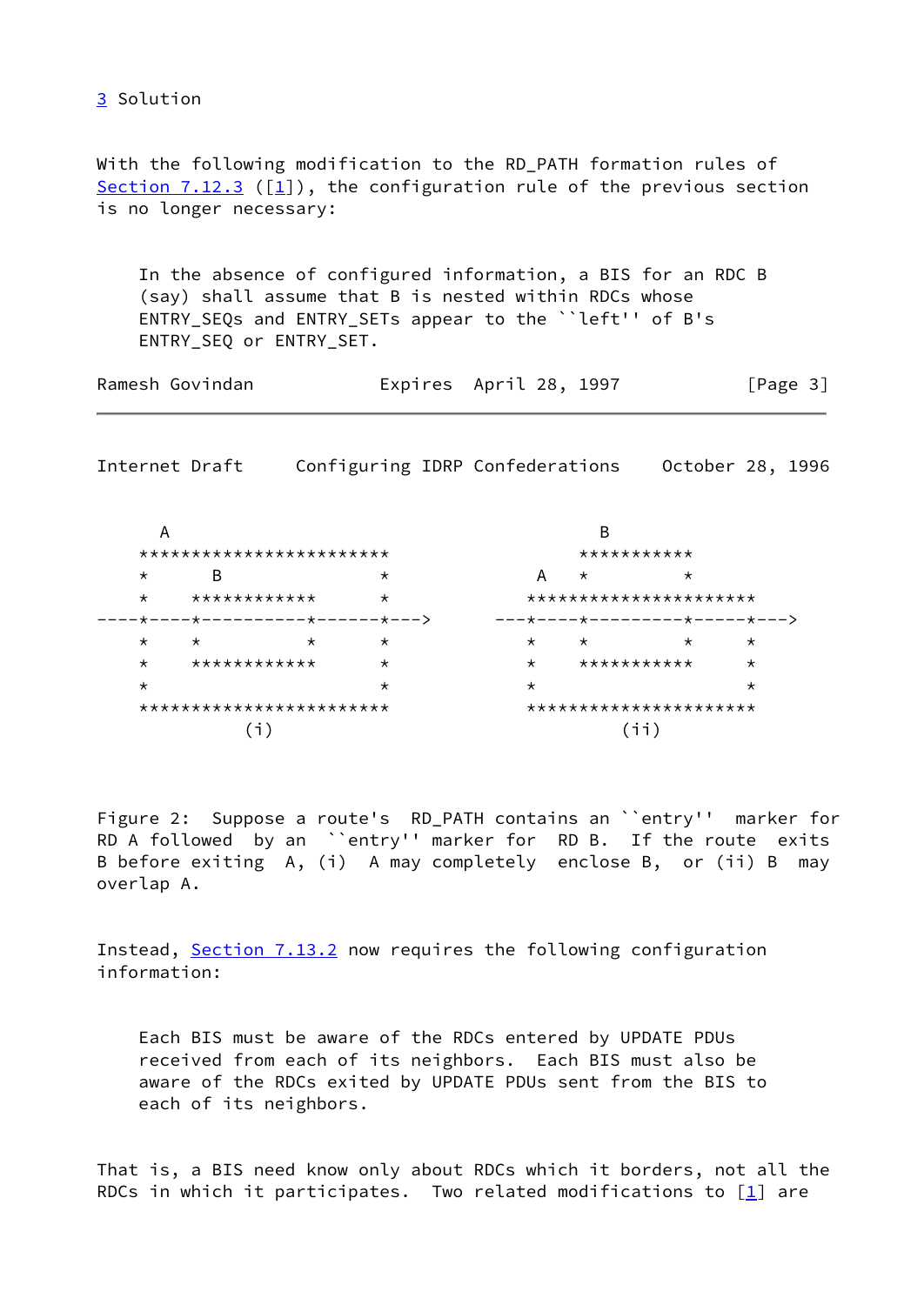necessary. Section 7.13.3 is now redundant; in our proposed solution, confederation boundaries are configured. For the same reason, the OPEN PDU (Section 6.2) need no longer carry RDC IDs.

This solution has one important consequence. Consider the case when A overlaps with B in the RD\_PATH shown in the previous section (Figure 2(ii)). If B's BIS were configured with this information, both A and B's RDIs would appear in the route's RD\_PATH, when seen at any RD outside A. With our proposed solution, only A's RDI would appear in the RD\_PATH, when seen at any RD outside A. This is because our solution treats B as if it were nested within A. Thus, the fact that the route traverses RDC B is not visible outside RDC A. This does not violate loop detection. If, for policy reasons, it is desirable to have B's RDI appear in the RD\_PATH, B's network administrator can configure nesting and overlap relationships according to the configuration rule of **[Section 2.](#page-1-0)** 

Finally, an equally correct solution would have been to always assume that A overlaps B. This solution provides no reduction, however, in

| Ramesh Govindan |  | Expires April 28, 1997 | [Page 4] |
|-----------------|--|------------------------|----------|
|-----------------|--|------------------------|----------|

Internet Draft Configuring IDRP Confederations October 28, 1996

the length of RD\_PATHs, a primary motivation for introducing RDCs.

Acknowledgements

Yakov Rekhter motivated the study of this problem and provided valuable feedback on earlier versions of the draft. Cengiz Alaettinoglu, Rusty Eddy, Deborah Estrin, and Kannan Varadhan also influenced the contents of this draft.

References

<span id="page-4-0"></span>[1] Protocol for exchange of inter-domain routeing information among intermediate systems to support forwarding of iso 8473 pdus. ISO/IEC 10747: Information Processing Systems Telecommunications and Information Exchange between Systems, October 1993.